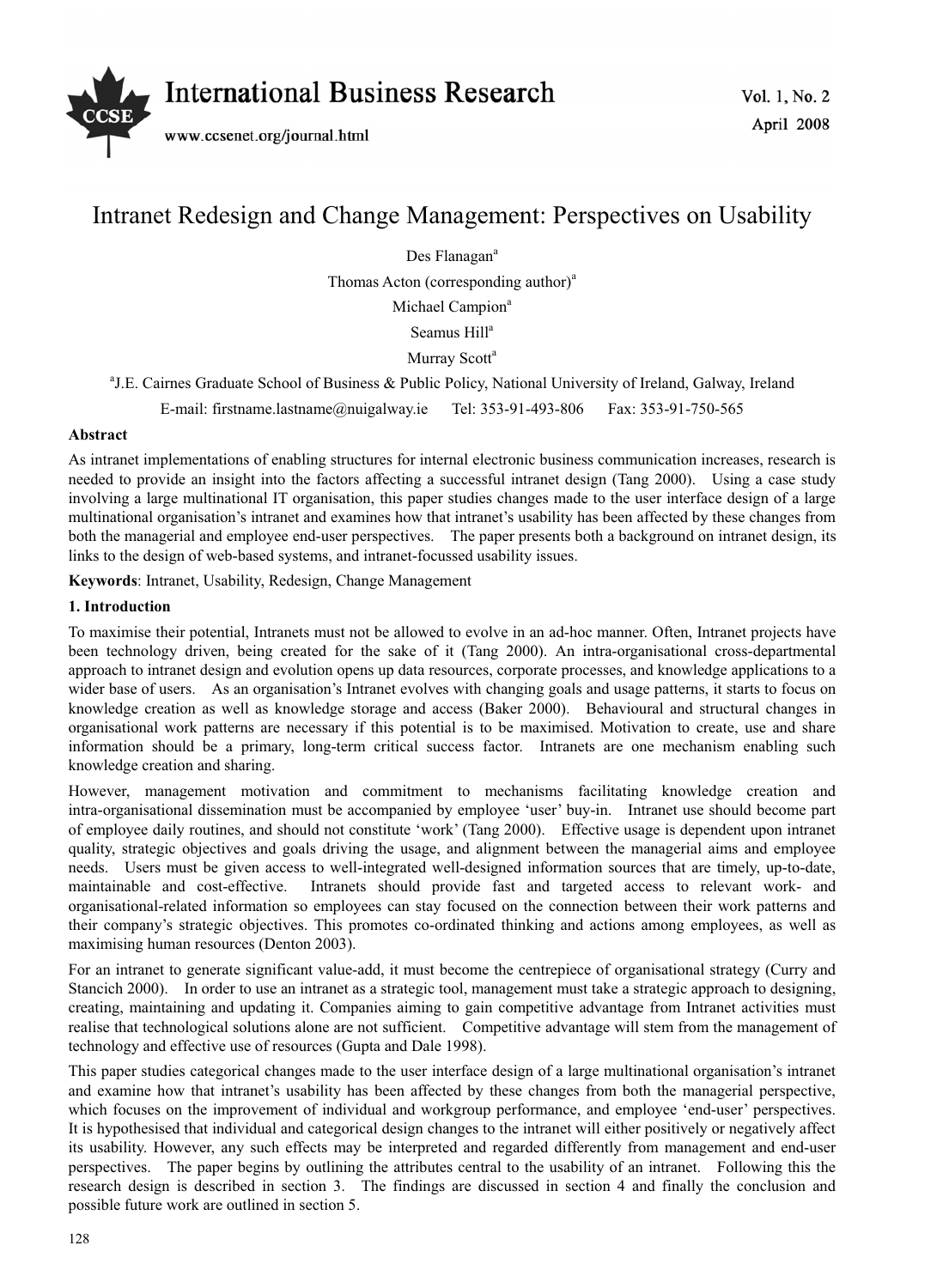### **2. From Intranets to Usability**

Intranets are organisationally internal privately owned computing networks where access is only to authorised users. Intranet applications differ in many ways including; users, tasks , types of information, amount of information available (Nielsen 1997). Modern intranet design derives from implementations of Web-enabled technologies, encompassing and facilitating multiple websites and web pages, and providing organisational resources such as e-mail, newsgroups, and online meeting facilities (Baker 2000; Curry and Stancich 2000, Denton 2003). As intranet implementations of enabling structures for internal electronic business communication increases, research is needed to provide an insight into the factors affecting a successful intranet design (Tang 2000). However, as well as implementing a successful intranet design it is also important to be aware that very effective intranets are often not the result of design alone, but the continuous monitoring of user and business needs, and remaining aligned with current business strategies (Maurer and Calabria 2004).

Whether an Intranet has been implemented as an operational tool or as a strategic/tactical-level vehicle, it must be designed to be usable by employees. A number of attributes are central to the usability of an Intranet. The product should be useful, easy to learn, easy to use and consistent (Gould and Lewis 1985; Palmer 2002). Authors such as Lecerof and Paterno (1998) and Juristo et al. (2001) extend this list of attributes to also include memorability and productivity. Whilst intranets are closed systems, they are derivations of web-based structures: usability has been identified as a vitally important aspect of web-based systems (Juristo et al., 2001; Agarwal and Venkatesh, 2002; Lecerof and Paterno, 1998).

Usability is in itself an umbrella term encompassing many subcomponents: as such usability cannot be measured in a way that is consistent across studies examining the issue. However, usability is assessed through aggregated and sometimes selective measurements of these subcomponents (Nielsen and Levy 1994). There are differences in opinion regarding the particular components to use (Aladwani and Palvia 2002). Most authors include ease of use, 'learnability', number of errors made during tasks, and satisfaction as measures of usability (Nielsen 2001; Carroll et al. 2002; Juristo et al. 2001; Lecerof and Paterno 1998). Others extend this set to also include efficiency and emotion (Kim and Moon 1998; Agarwal and Venkatesh 2002; Lindgaard and Dudek 2002). Davis (1989) takes a different viewpoint, maintaining that there has been widespread use of invalidated measures in terms of design, selection, implementation and evaluation. Both Davis (1989) and Adams et al. (1992) regard successful usability including measures of perceived usefulness and perceived ease of use.

Perceived usefulness is the extent, to which a system will help people do their jobs. Perceived ease of use refers to the ease with which a user can use a system (Davis, 1989). Davis (1989) also shows that system usage is determined primarily by its perceived usefulness, and secondarily by its ease of use, and advises not to put emphasis on ease of use at the cost of functionality. Many authors comment that usability factors can be classified under subjective user preferences and objective performance measures (Nielsen and Levy 1994; Agarwal and Venkatesh 2002; Kissel 1995). In the past, focus has primarily been on objective measures, such as 'learnability', number of errors, and time needed to complete tasks. Today, companies investing in online technologies need to see the benefits of their investments, and to make this possible an appropriate tool for measuring the quality of their underlying systems must be identified (Aladwani and Palvia 2002).

In terms of an ideal user interface, Shneiderman et al. (1998) states that an interface should be comprehensible, predictable, and controllable. Colour should be applied both aesthetically and expressively, so it can be used as a communication tool and add to the information being presented (Alben et al., 1994; MacDonald, 1999). Navigation should be simplified through effective use of links, frames, text and buttons (Becker and Mottay, 2001). Agarwal and Venkatesh (2002) state that content is a critical feature affecting usability, with Zhang and von Dran (2002) concluding that customisation of content can increase the user experience. Catering for the diversity among end-users is a major challenge for interface developers, who must know how certain users differ and what special needs they have (Shneiderman and Hochheiser, 2001; Leventhal et al., 1994; Apple Computer Co., 1995; Huang, 2003).

### **3. Research Method**

Using a case study involving a large multinational IT organisation, this research focuses on user interface changes made to the design of that organisation's worldwide intranet, analyses how that intranet's usability has been affected by these changes, and investigates the perceived effects of these changes on business processes and goals.

The 3-stage study involved a 'top-down' managerial-focussed qualitative method with a 'bottom-up' employee-based quantitative approach. For this study, interviews and in particular telephone interviews were the chosen qualitative methods for stages 1 and 2, while a quantitative web survey was adopted for stage 3 (see Table 1). The longitudinal aspect allowed the impact of design changes on the organisations intranet to be assessed over a three month period.

The first two stages were qualitative, involving interviews with the five managers within the organisation who drove the intranet design changes from the top-level. Prior to the implementation of any alterations to the existing intranet the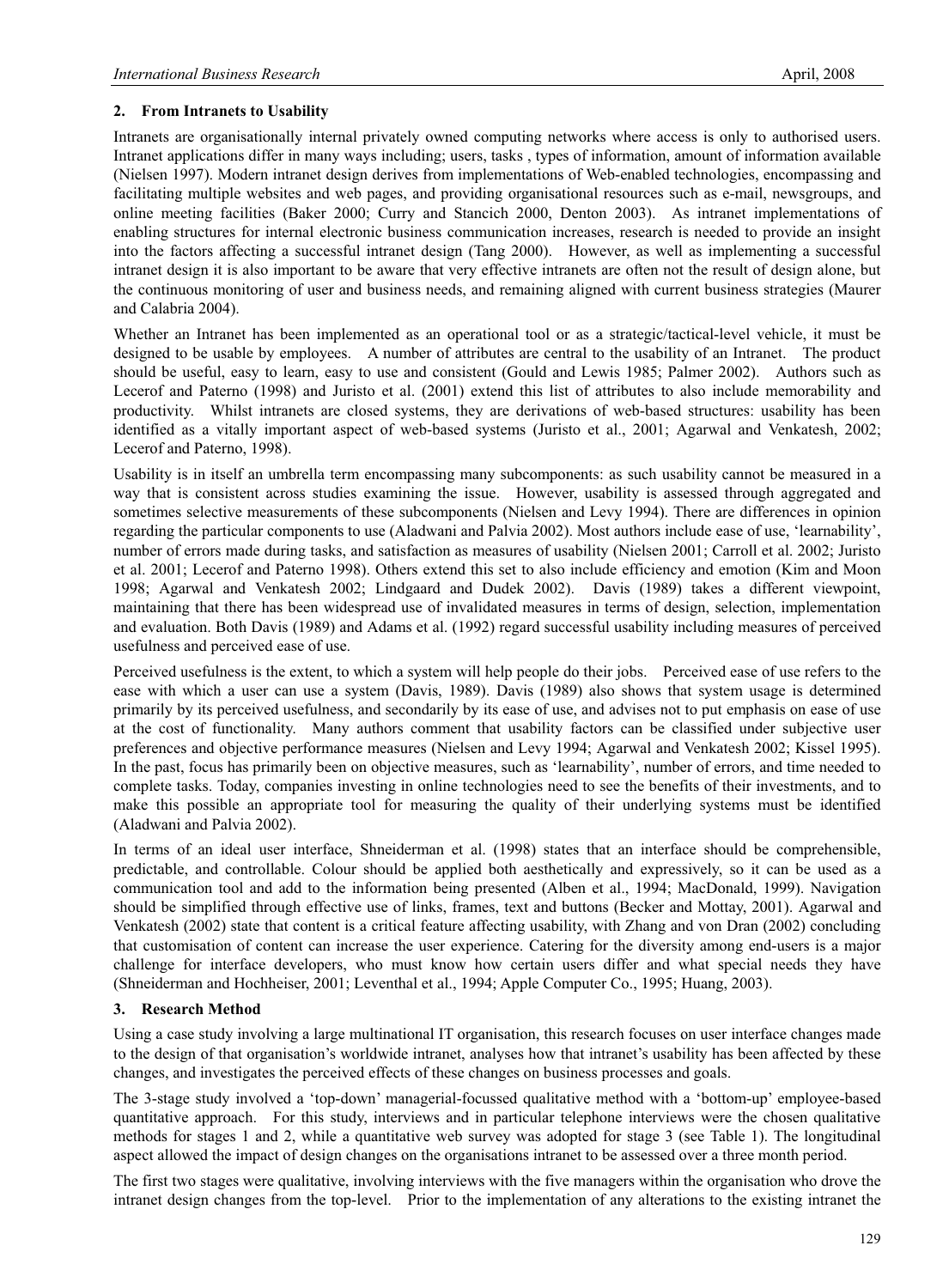first set of interviews gathered data on why the intranet design changes were being sought. The second set of interviews were conducted three months after the changes were introduced to explore whether the desired effects of the changes had been realised from a managerial perspective. The third stage utilised a web survey to gather the organisation's employee 'end-user' opinions on the design changes and a frequency distribution of the results was generated. This final stage occurred in parallel with stage 2. The purpose of each stage of the research is detailed below.

# *3.1 Research Stage 1*

Stage 1 involved a series of structured interviews with the sample population of managers championing the changes to the Intranet in order to gain an understanding of the drivers for the intranet design changes and of this sample's initial satisfaction levels with the design changes. The central purpose of Stage 1 was to allow the researcher to gain an understanding of the rationale behind the design changes to the intranet.

In addition, Stage 1 was intended to gather data on possible usability improvements arising from the design changes from the point of view of those who drove the project.

# *3.2 Research Stage 2*

Stage 2 was a similar series of structured interviews with the same sample of managers to determine each manager's evaluation of the design changes after a three month period had elapsed, and to compare this evaluation to the expectations that each manager had for the design changes when the first set of interviews were carried out in Stage 1. The central purpose of Stage 2 was to obtain data reflecting how the participants of Stage 1 perceived the intranet's design changes following a three month period for the organisation to become accustomed to the changes. The thoughts of the participants at this stage of the research were then compared to their expectations when Stage 1 was carried out.

The primary objective of carrying out interviews for Stage 1 and, at a later date, for Stage 2 was to allow the managers who were driving the Intranet changes to share their experiences on implementing the design changes and to give their opinions on the success of the changes after an elapsed period. This qualitative and interpretivist approach allowed the themes that arose from the interview questions in Stage 1 to form the basis for the interview questions for Stage 2.

# *3.4 Research Stage 3*

Stage 3 consisted of a web-based survey, completed by over 30 employees who were end-users of the intranet. The main purpose of stage 3 was to gather data from the end-users regarding their opinions on the usability of the intranet following the design changes and to compare employee viewpoints (as end-users) to management intentions and views.

A survey was the research approach chosen as its focus is on extracting data which allowed the researcher to understand the underlying principles driving the intranet changes. Past literature deems the survey approach suitable for gathering data on specific topics under study (Adams, 1992; Caldwell and Uang, 1995; Chau and Hu, 2002; Kwahk and Han, 2002; Gelderman, 1998). Also, reliable survey instruments such as structured interviews were well suited for this stage of research. The use of structured interviews for data collection helped address the primary and secondary objectives outlined above and to ensure valid and reliable results are gathered from this study, all participants chosen for the interview stages had adequate knowledge of the topics under study.

# **4. Findings**

This research focuses on categorical changes made to the user interface design of the intranet of a large multinational organisation, specifically:

- $\bullet$  Colour change of elements on the webpage;
- $\Rightarrow$  Change in appearance of images;
- $\bullet$  Change in design of horizontal navigation.

The research also examines how that intranet's usability has been affected by these changes both from the perspective of management and that of employee 'end-users' It investigates improvements in information retrieval as well as the issue of change management and the willingness of end-users to embrace the changes made to the intranet. The main findings are outlined below.

# *4.1 Colour Usage*

All interviewees acknowledged that the change in colour scheme of a number of elements on the intranet were driven by the Global Branding Communications team within the organisation under study, to allow for consistency across not only the portal, but everything that comes out of the marketing side of the organisation. This includes a move to align and streamline the look and feel of the organisation. It also allows the organisation to communicate one brand to the customer, both internally and externally.

With regard to the portal, the goal of having a new visual identity was to transition the organization's brand elements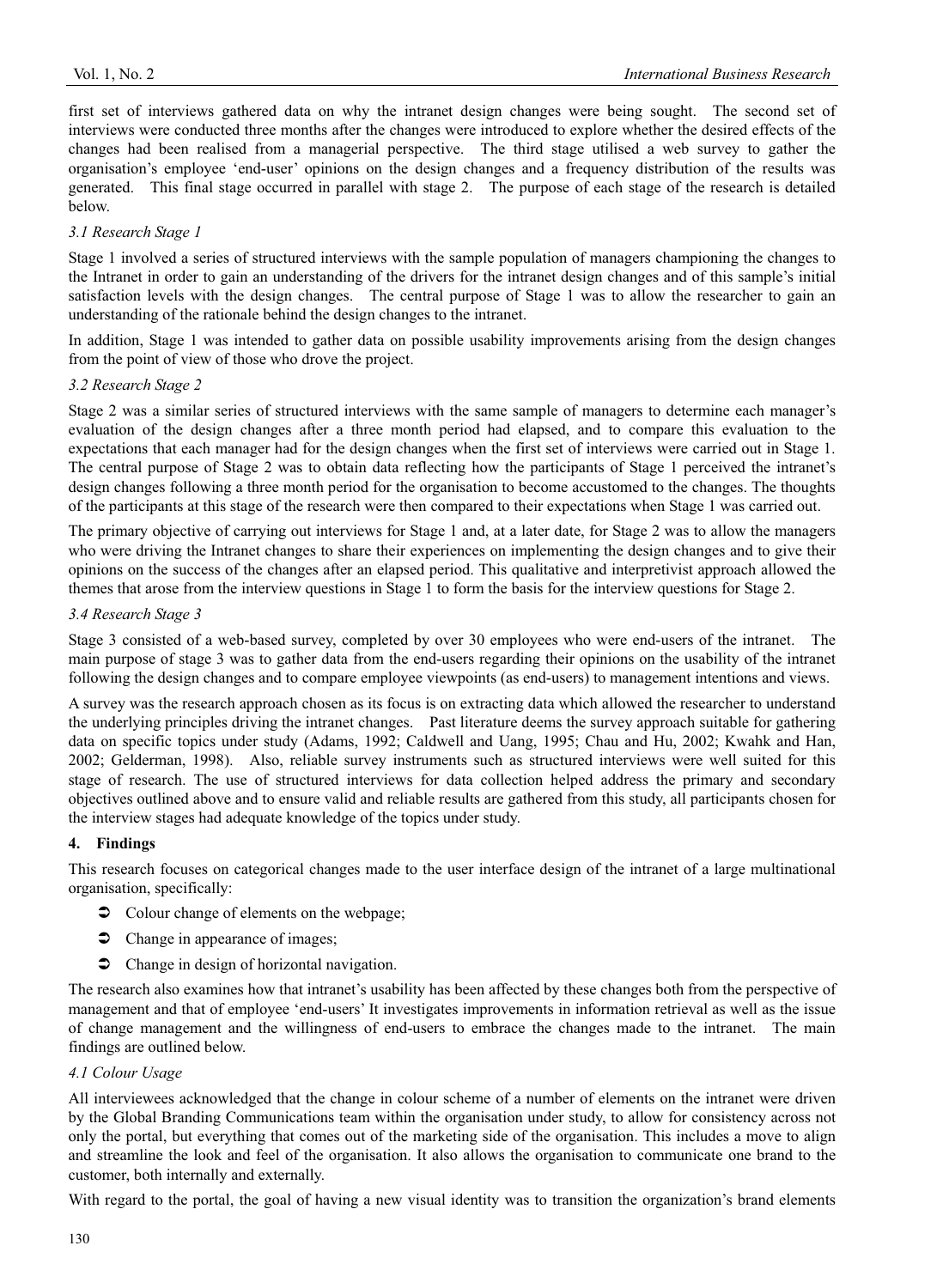from purely external-facing to internal-facing, thus uniting employees under one common identity. There was also expectation that a new visual identity would drive cost improvements across the entire corporation as too many people had been doing their own thing. This could be achieved by removing many of the inconsistencies about the intranet's look-and-feel, and everything that contributes to the brand identity.

An additional motive for changing the colour scheme was the Americans with Disabilities Act (A.D.A.) which details the types of changes that should be made to a website to make it more user-friendly for users that have disabilities of one sort or another, but typically visual impairment.

The colour change of a number of elements on the webpage was, to a large extent, a success in that the expectations associated with this design change were met. Consistency was promoted on the intranet through the colour change of both the background of the webpage and the horizontal navigation. This is consistent with findings from a study by Becker and Mottay (2001) who outline that consistency should relate to both the colour of the background of the webpage, and the colour of the links used throughout the website. The white background was found to tie-in well with the black horizontal navigation which may be because, as MacDonald (1999) points out, maximising the contrast between elements on the webpage improves look-and-feel and hence promotes consistency.

However, the colours used for the horizontal navigation were found to create confusion regarding what's highlighted and what's not. This may be due to the fact that the colours used in the horizontal navigation do not stand out as well as users would like. One possible solution may be to use colours which complement each other and hence minimise confusion as outlined by Ling and van Schaik (2002) who state that the navigation area should be given special attention, with attention-grabbing colour being placed here rather than the content area of the web page. A primary motive for changing the background colour of the webpage was to promote usability. The white background was found to provide the greatest readability to the user and to also care for people with visual impairment, which feels may be due to a high level of contrast on the webpage improving performance, as found in a study by MacDonald (1999).

The change in colour scheme of the banner at the top of the webpage was viewed as a limited success by participants who took part in this study. The decision to change the colour scheme from being one constant colour to rotating through a palette of colours on a daily basis was driven by the Global Branding Communications team within the organisation as the new company identity is tied in to an entire palette of colours and not just one in particular.

On the positive side, consistency across the intranet was improved as a result of the colour scheme changing on a daily basis. This may be due to the fact that appropriate use of colour can improve the effectiveness of graphical displays, as outlined by Ling and van Schaik (2002). This design change also influenced the usability of the intranet as the colour scheme used for the top banner accentuated familiarity among end-users for the intranet. This appears to illustrate that the consistent use of a complementary colour scheme, coupled with the use of quality graphic design, can help users to become familiar with an interface, as found in studies by Rosen and Purinton (2002) and Ling Ngo et al. (2003).

However, a number of important problems arose with this design change to the banner. For example, the rotating colour in the banner limits the range of colour that can be used elsewhere on the webpage, as there may be a clash with the colour being used in the banner on any given day. One explanation for these negative side-effects may be provided by Budgen (1995), who acknowledges the number of problems that may result from interface design changes, and concludes that the design team can face tricky situations, as addressing one problem to improve usability may open up other, more complicated problems.

# *4.2 Imagery*

The change in the appearance of images used on the intranet, in terms of both image size and shape, was once again driven by the Global Branding Communications and it helped to promote consistency throughout the portal. It was also felt that the previous round-cornered images had been a design style of the organisation under study, and therefore a new cleaner style was required and that the rounded corners should be discarded. For this reason a crisp square-corner design was chosen. The image size was standardised to tie in with the overall new image design style.

Expectations regarding the change in image size and shape were met, with the square-shaped images of a standardised size promoting a consistent look-and-feel. No impact on usability was expected, nor was realised. The changes in the appearance of images may have had a positive effect on consistency because of the cleaner style with which the square-shaped images promoted. Nielsen and Sano (1994) state that consistent design techniques applied to graphic elements increases user satisfaction across an entire site.

### *4.3 Navigation*

The primary motive in changing the navigation structure of the intranet from a drop-down menu to a two-level horizontal menu was to increase usability and assist users better in determining their current and previous locations on the intranet. This was only a minor success. Incorporating two horizontal levels of navigation reduced the number of users getting lost while browsing through the intranet, and hence contributed to improving productivity. This may be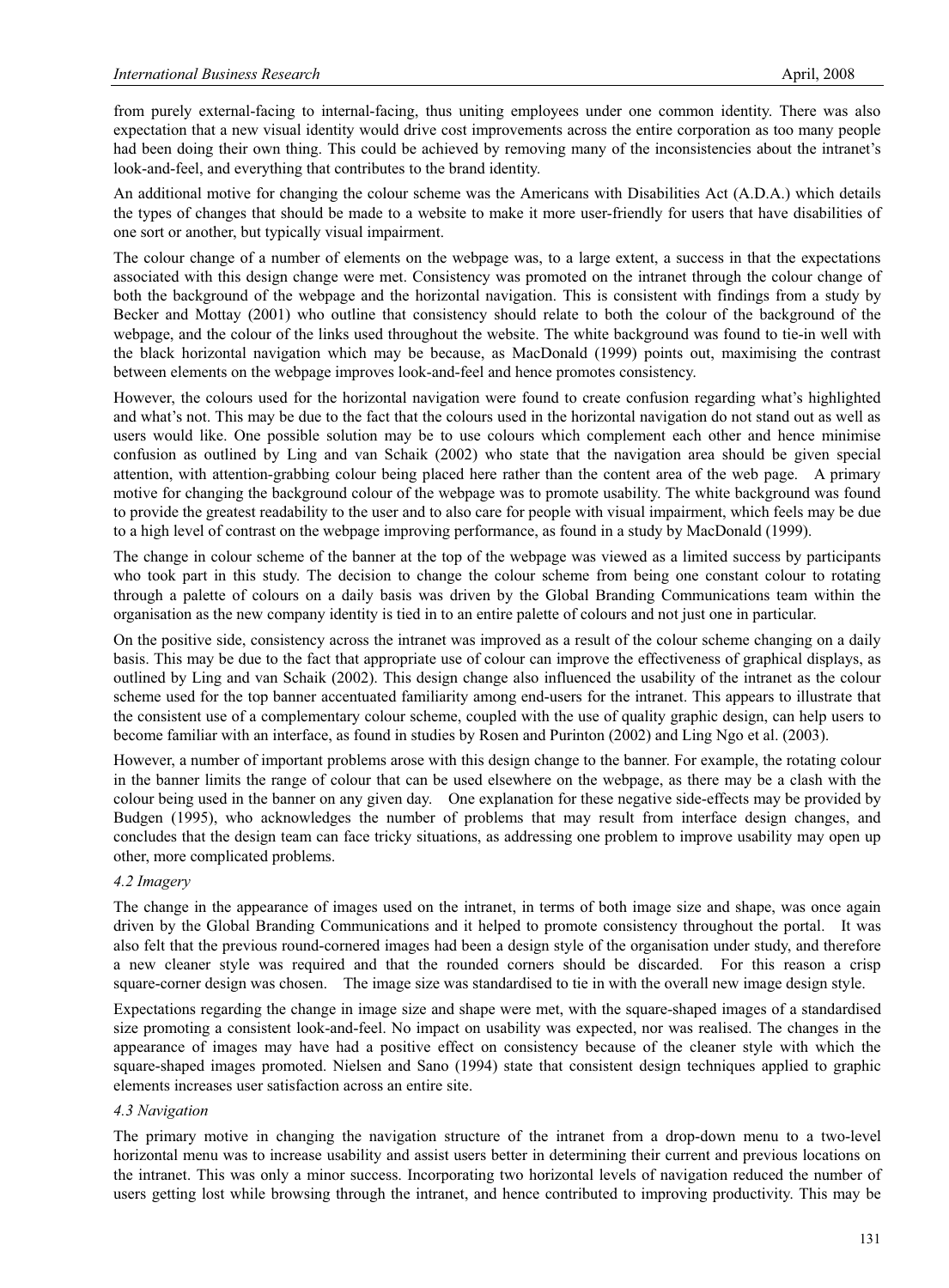due to the improved efficiency experienced from deploying the new navigational system which, according to Palmer (2002), can make information easier to find and more relevant to the user. In turn, this can improve employee productivity, according to Nielsen (2001).

However, usability improvements emanating from the two-level horizontal navigation system were found to be compromised by having the links on the vertical or left navigation listed in alphabetical order. Usability training has shown that only long alphabetical lists are user-friendly. For short lists, like those used on the Intranet's vertical navigation, it's extremely important to put them in order of importance, or some kind of grouping that puts similar things together. This was found to hinder fast information retrieval which may be due to less important information being displayed on the webpage than if the links were listed in order of importance. A study carried out by Shneiderman and Chimera (1994) found that online browsing can be enhanced by interface designs that display appropriate information in appropriate places.

### *4.4 Informational Retrieval*

In carrying out the design changes with the aim of implementing a "breadcrumb trail", the organisation under study had hoped to achieve faster information retrieval for users of the intranet. However, findings from this research indicate that this has not been a success. Although users have been provided with a visual clue of their navigational path, the visual clue has been found to be just another way of finding information on the intranet. Therefore it is felt that, contrary to a study carried out by Weinreich and Lamersdorf (2000), integrating the user's history into the navigation trail is not enough to improve information retrieval. What may be needed is a more consistent hierarchy across the intranet to allow users have an improved logical understanding of their whereabouts in the navigation structure. Palmer (2002) supports this, stating that navigation is influenced by the sequencing, layout, and arrangement of the website.

This research also found that accurate labelling of links facilitates faster information retrieval on an intranet. This may signify that accurate labels minimise confusion among users who become more knowledgeable on which links to follow and which to ignore. Weinreich and Lamersdorf (2000) and Kopetzky and Muhlhauser (1999) support this finding, stating that there results a cognitive overhead from the extra effort needed to follow several navigation trails at the one time. This dilemma has long been associated with users wondering whether they should follow a link or not, and could be reduced by an improvement in link capabilities or by providing an overview of the hyperspace.

Incorporating customisable features into the interface design can also enhance information retrieval on an intranet, as this research has found. When carrying out the design changes to the intranet under study, the personalisation of links which had existed on the previous design was eliminated, and this was found to have had a detrimental effect on information retrieval. The results from this research support Curry and Stancich (2000) in stating that this may be due to the apathy among users for mass communication, when instead, according to Perrott (2001), information on an intranet should be targeted at employees, and interactive features added.

### *4.5 Change Management*

Change management was found to be a factor in limiting the success of the intranet design changes. Caused by the dislike among employees for change, users had to grow to accept the change to the horizontal navigation, rather than embrace it. This may have been due to inadequate communication from top management regarding the changes in employee behaviour that were needed in order to make the two-level horizontal navigation structure a greater success. This is consistent with findings from a study by Curry and Stancich (2000) who state that, when redesigning an Intranet, behavioural and structural changes in the organisation's work patterns will be needed in order to maximise its potential. Top-down commitment, according to Tang (2000), must be accompanied by bottom-up employee buy-in.

### **5. Conclusions**

This research studied the design changes made to an organization's intranet, and analysed how the intranet's usability was subsequently affected. The colour change of a number of elements on the webpage was, to a large extent, a success in that the expectations associated with this design change were met. Consistency was promoted on the intranet through the colour change of both the background of the webpage and the horizontal navigation. However, the colours used for the horizontal navigation were found to create confusion regarding what was highlighted. A primary motive for changing the background colour of the webpage was to promote usability. The change in colour scheme of the banner at the top of the webpage was viewed as a limited success by participants who took part in this study.

Expectations regarding the change in image size and shape were met, with the square-shaped images of a standardised size promoting a consistent look-and-feel. No impact on usability was expected, nor was realised. The primary motive in changing the navigation structure of the intranet from a drop-down menu to a two-level horizontal menu was to increase usability. and was only a minor success. However, usability improvements emanating from the two-level horizontal navigation system were found to be compromised by having the links on the vertical or left navigation listed in alphabetical order. This was found to hinder fast information retrieval which may be due to less important information being displayed on the webpage than if the links were listed in order of importance.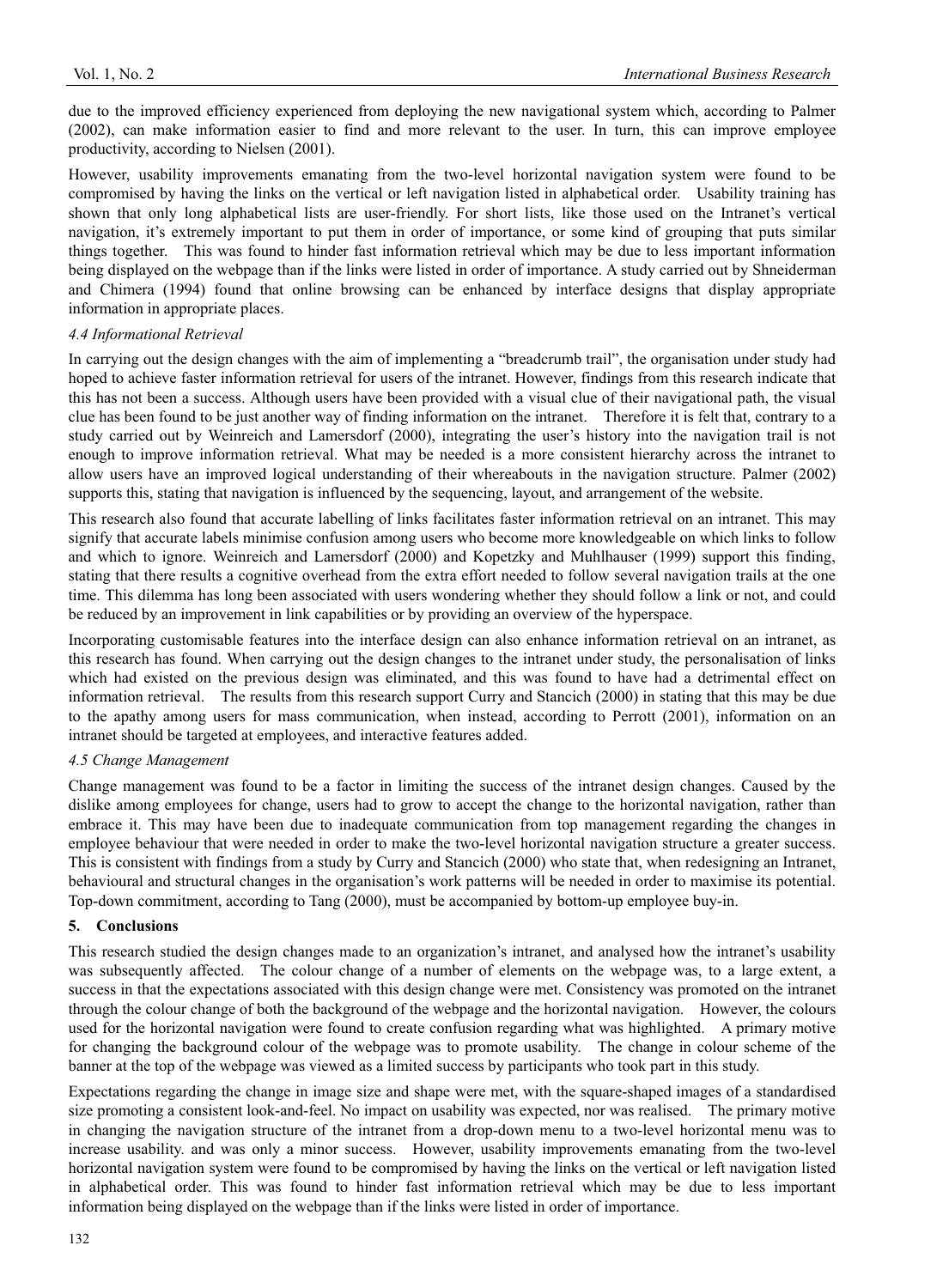Results also indicate that accurate labelling of links facilitates faster information retrieval on an intranet, and that information retrieval on an intranet can also be enhanced by incorporating customizable features into the interface design. When carrying out the design changes to the intranet under study, the personalisation of links which had existed on the previous intranet design was eliminated, and this was found to have had a detrimental effect on information retrieval. Finally, change management was found to be a factor in limiting the success of the intranet design changes. Caused by the dislike among employees for change, users had to grow to accept the change to the horizontal navigation, rather than embrace it. This may have been due to inadequate communication from top management regarding the changes in employee behaviour that were needed in order to make the two-level horizontal navigation structure a greater success.

The purpose of this research was to study categorical changes made to the user interface design of the intranet of a large multinational organisation and examine how that intranet's usability had been affected by these changes from both the managerial and employee 'end-user' perspectives. The overall findings indicate that although the redesigning of the user interface was largely successful, the degree of success was to a large extent based upon the management of the changes which was found to be a factor in the successful implementation of the intranet redesign.

Future work extending from this research includes examining whether the difficulties encountered by users in deciding whether to follow a link or not could be reduced by an improvement in link capabilities or by providing an overview of the hyperspace; analysis of interface designs that display information in appropriate places to provide enhanced online browsing; and further study on employee targeting of intranet information.

#### **References**

Adams, D. A., Nelson, R. R. and Todd, P. A. (1992) Perceived usefulness, ease of use, and usage of information technology: A replication, *MIS Quarterly*, 16 (2), pp. 227-248.

Aladwani, A. M. and Palvia, P.C. (2002) Developing and Validating an Instrument for Measuring User-Perceived Web Quality*, Information and Management*, 39, pp. 467-476.

Alben, L., Faris, J. and Saddler, H. (1994) Making it Macintosh: designing the message when the message is design, *Interactions*, 1 (1), pp. 11-20.

Agarwal, R. and Venkatesh, V. (2002) Assessing a Firm's Web Presence: A Heuristic Evaluation Procedure for the Measurement of Usability*, Information Systems Research*, 13 (2), pp. 168-187.

Apple Computer Co. (1995) *Macintosh Human Interface Guidelines*.

Baker, S. (2000) Getting the most from your Intranet and extranet strategies, *Journal of Business Strategy*, 21, p. 40.

Becker, S. A. and Mottay, F. E. (2001) A global perspective on website usability*, IEEE Software*, pp. 54-61.

Budgen, D. (1995) Design Models from Software Design Methods*, Design Studies*, 16, pp. 293-325.

Caldwell, B. S. and Uang, S. T. (1995) Technology Usability and Utility Issues in a State Government Voice Mail Evaluation Survey, *Human Factors*, 37 (2), pp. 306-320.

Carroll, C., Marsden, P., Soden, P., Naylor, E., New, J. and Dornan, T. (2002) Involving users in the design and usability evaluation of a clinical decision support system, *Computer Methods and Programs in Biomedicine*, 69 (2), pp. 123-135.

Chau, P. Y. K. and Hu, P. J. (2002) Examining a Model of Information Technology Acceptance by Individual Professionals: An Exploratory Study, *Journal of Management Information Systems*, 18 (4), pp. 191-230.

Curry, A. and Stancich, L. (2000) The intranet - an intrinsic component of strategic information management, *International Journal of Information Management*, 20, pp. 249.

Davis, F. D. (1989) Perceived Usefulness, Perceived Ease of Use, and User Acceptance of Information Technology, *MIS Quarterly*, September, pp. 318-340.

Denton, D. K. (2003) Use an Intranet for Performance Measurement., *Industrial Management*, 45, p. 28.

Gelderman, M. (1998) The relation between user satisfaction, usage of information systems and performance, *Information & Management*, 34 (1), pp. 11-18.

Gould, J. and Lewis, C. (1985) Designing for usability: Key principles and what Designers think, *Communications of the ACM*, 28(4), pp. 300-311.

Gupta, A. S. and Dale O. (1998) Managing computing resources in intranets: an electronic commerce perspective., *Decision Support Systems*, 24, pp. 55.

Huang, A. H. (2003) An Empirical Study of Corporate Web Site Usability, *Human Systems Management*, 22, pp. 23-36.

Juristo, N., Windl, H. and Constantine, L. (2001) Introducing usability, *IEEE Software*, 18 (1), pp. 20-21.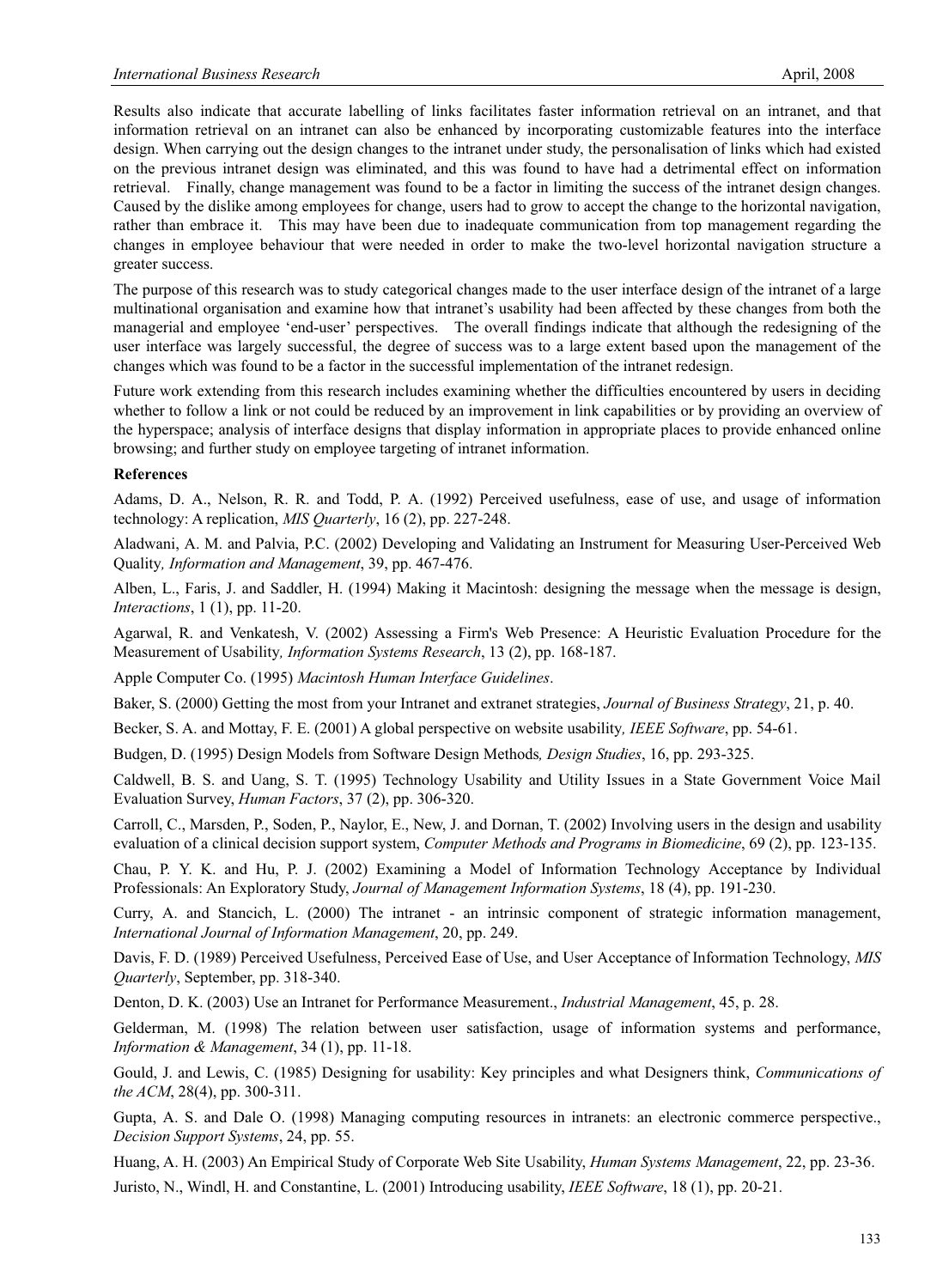Kim, J. and Moon, J.-Y. (1998) Designing towards emotional usability in customer interfaces-trustworthiness of cyber-banking system interfaces, *Interacting with Computers*, 10 (1), pp. 1-29.

Kissel, G. V. (1995) The effect of computer experience on subjective and objective software usability measures, *Conference on Human Factors and Computing Systems*, Denver, CO USA, May 7 - 11, pp. 284-285.

Kopetzky, T. and Muhlhauser, M. (1999) Visual preview for link traversal on the World Wide Web, *Computer Networks*, 31 (11-16), pp. 1525-1532.

Kwahk, J. and Han, S. H. (2002) A methodology for evaluating the usability of audiovisual consumer electronic products*, Applied Ergonomics*, 33 (5), pp. 419-431.

Lecerof, A. and Paterno, F. (1998) Automatic support for usability evaluation*, IEEE Transactions on Software Engineering,* 24 (10), pp. 863-888.

Leventhal, L., Teasley, B. and Stone, D. (1994) Designing for diverse users: will just a better interface do?, *Proceedings of the CHI '94 conference companion on Human factors in computing systems*, Boston, USA, April 24 - 28, 1994, Boston United States, pp. 191-192.

Lindgaard, G. and Dudek, C. (2002) What is this evasive beast we call user satisfaction?, *Interacting with Computers*, 15, pp. 429-452.

Ling, J. and van Schaik, P. (2002) The effect of text and background colour on visual search of Web pages, *Displays*, 23 (5), pp. 223-230.

Ling Ngo, D. C., Teo, L. S. and Byrne, J. G. (2003) Modelling interface aesthetics, *Information Sciences*, 152 25-46.

Maurer D. and Calabria T. (2004) 10 Ways to continuously improve your intranet, [Online], http://www.steptwo.com.au/papers/kmc\_continuousimprovement/pdf/KMC\_ContinuousImprovement.pdf

MacDonald, L. W. (1999) Using color effectively in computer graphics, *Computer Graphics and Applications*, IEEE, 19 (4), pp. 20-35.

Nielson, J. (1997) The Difference Between Intranet and Internet Design, [Online], useit.com, available at http://www.useit.com/alertbox/9709b.html

Nielsen, J. (2001) Novice vs. Expert Users, Vol. 2001, [Online], useit.com, available at http://www.useit.com/alertbox/20000206.html

Nielsen, J. and Levy, J. (1994) Measuring usability: Preference vs. Performance, *Communications of the ACM*, 37 (4), pp. 66-76.

Nielsen, J. and Sano, D. (1994) Design of SunWeb - Sun Microsystems' Intranet, [Online], useit.com http://www.useit.com/papers/sunweb/

Palmer, J. W. (2002) Web Site Usability, Design, and Performance Metrics, *Information Research*, 13 (2), pp. 151-167.

Perrott, N. (2001) Intranets: Considering the User Experience, *Strategic Communication Management*, 5, pp. 32.

Rosen, D. E. and Purinton, E. (2002) Website Design: Viewing the Web as a Cognitive Landscape, *Journal of Business Research*, pp. 1-8.

Shneiderman, B. and Hochheiser, H. (2001) Universal usability as a stimulus to advanced interface design, *Behaviour & Information Technology*, 20, pp. 367-376.

Shneiderman, B., Byrd, D. and Croft, W. B. (1998) Sorting out searching: a user-interface framework for text searches, *Communications of the ACM*, 41 (4), pp. 95 - 98.

Shneiderman, B. and Chimera, R. (1994) An exploratory evaluation of three interfaces for browsing large hierarchical tables of contents, *ACM Transactions on Information Systems*, 12 (4), pp. 383-406.

Tang, S. M. (2000) An impact factor model of Intranet adoption: an exploratory and empirical research*., Journal of Systems & Software*, 51, p. 157.

Weinreich, H. and Lamersdorf, W. (2000) Concepts for improved visualization of Web link attributes, *Computer Networks*, 33 (1-6), pp. 403-416.

Zhang, P. and von Dran, G. M. (2002) User Expectations and Rankings of Quality Factors in Different Web Site Domains, *International Journal of Electronic Commerce*, 6 (2), pp. 9-33.